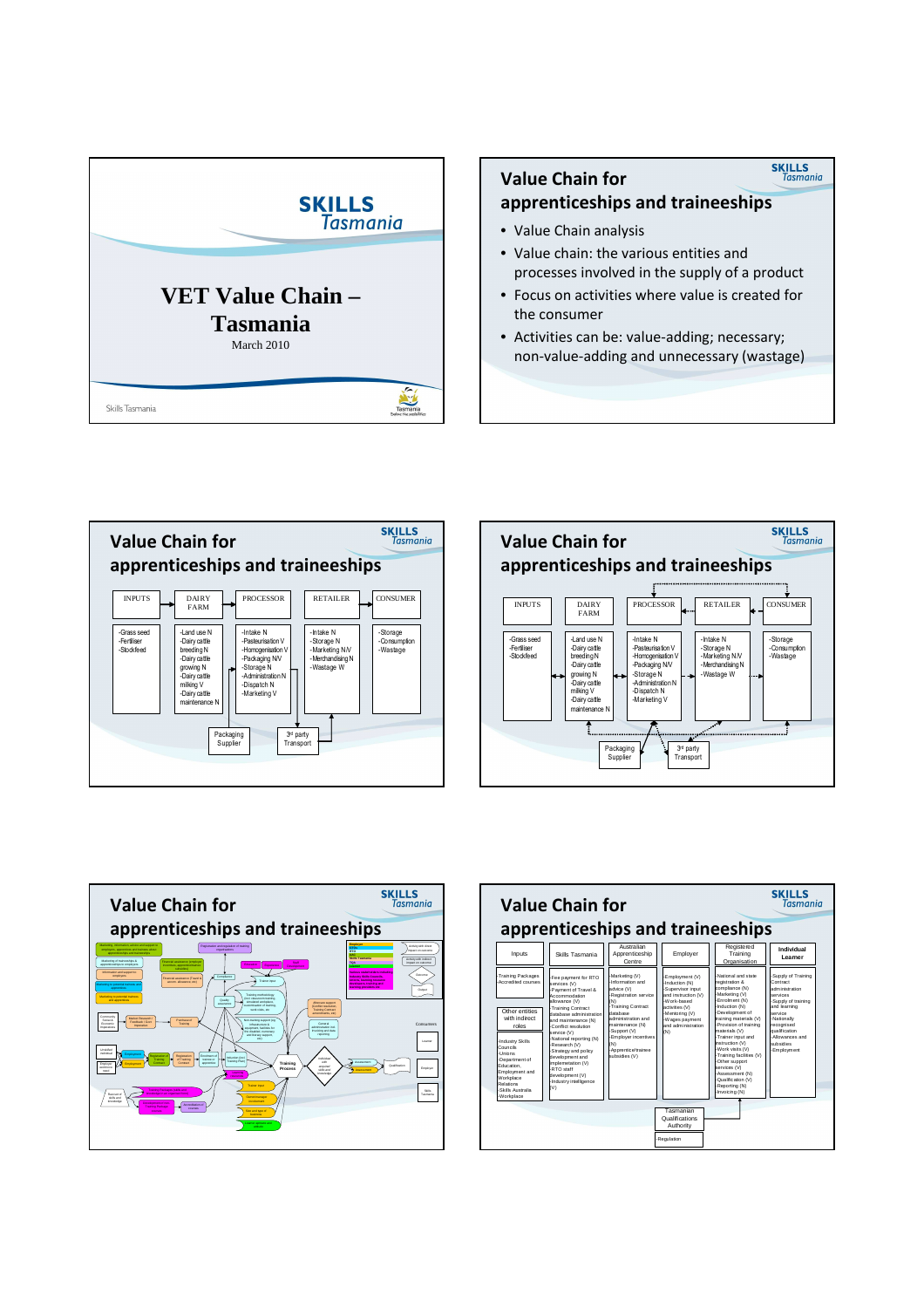

### **SKILLS**<br>Tasmania Value Chain for apprenticeships and traineeships • Apprentice and trainee survey • Pilot survey: face-to-face with 15 trainees and apprentices • Main survey: On-line

- Emailed to 1,826 learners
- Publicly and privately funded
- 
- 608 valid responses – Weighted by Training Package